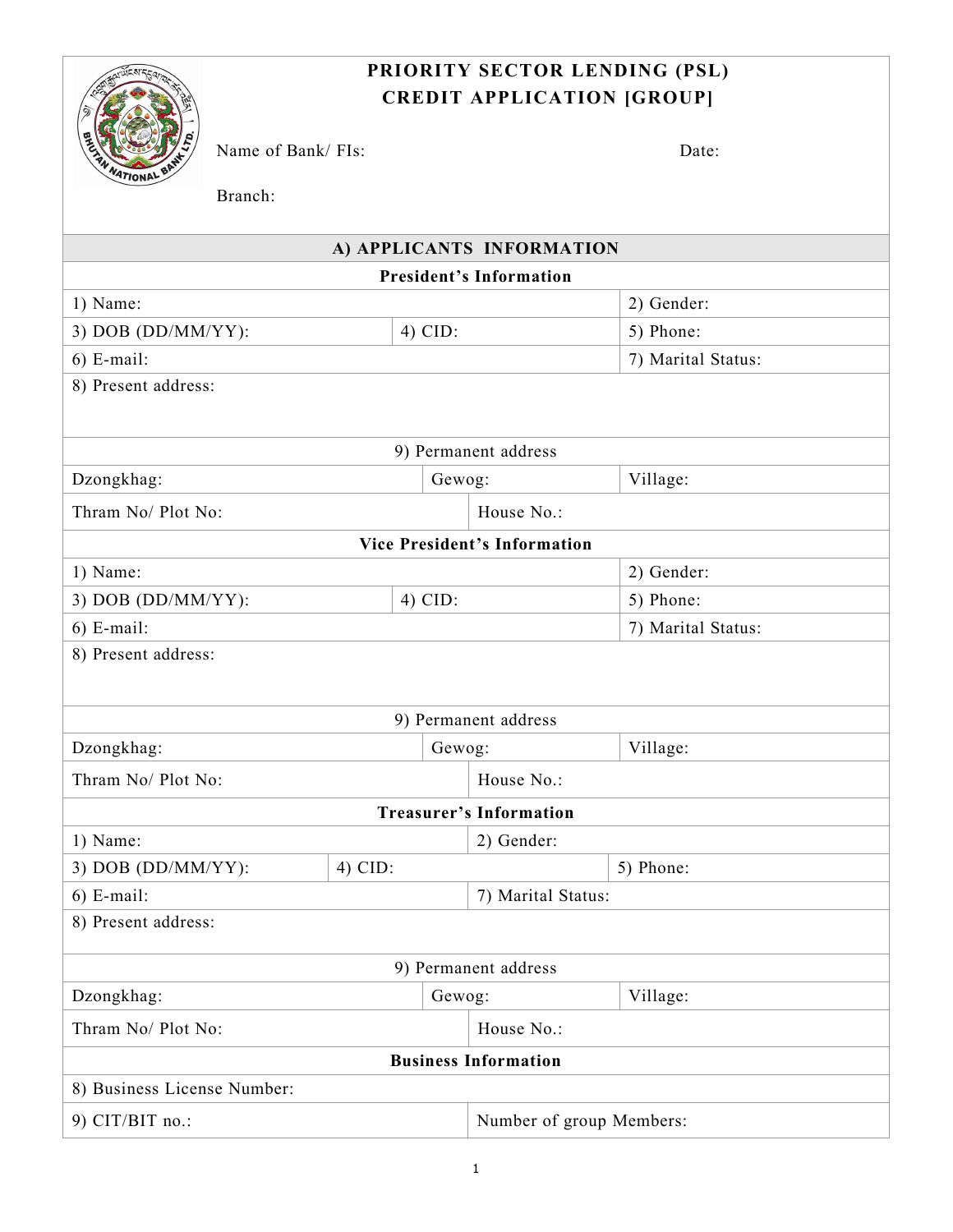| <b>PHONE NUMBER</b><br><b>NAME</b><br><b>CID</b><br><b>ADDRESS</b><br>(Please attach the name list of the members if it's more than 10)<br>C) DETAIL OF LOAN REQUESTED<br>Nu.<br>1) Loan Amount<br>(In Words):<br>2) Purpose of Loan<br>3) Mode of Interest Applied<br>Fixed [<br>Floating [<br>$\mathbf{I}$<br>$\overline{\phantom{a}}$<br>(Tick)<br>Half Yearly [<br>5) Mode of Payment (Please Tick)<br>Monthly [<br>$\mathbf{1}$<br>Quarterly [ ]<br>Annually [<br>6) Repayment Term Desired<br>Validity Date:<br>7) Security Offered<br>Insurance Policy No.:<br>$\mathbf{i}$<br>Insurance Type (Please mention<br>$\mathbf{ii}$<br>it)<br>iii)<br>8) Means Of Financing<br>i) Own Financing (%):<br>ii) Borrowing (%):<br>D) OTHER ASSETS OR SOURCES OF INCOME<br>Description<br>Amount per month or value<br>E) DETAILS OF TECHNICAL WINDOW COMMITTEE MEMBER (GUPS/CHAIRPERSON OF<br>PSL COMMITTEE)<br>1) Name:<br>2) Contact Address:<br>Phone:<br>E-mail:<br>Fax:<br>3) Position: |  | <b>DETAILS OF GROUP MEMBERS</b> |  |  |  |  |  |  |
|--------------------------------------------------------------------------------------------------------------------------------------------------------------------------------------------------------------------------------------------------------------------------------------------------------------------------------------------------------------------------------------------------------------------------------------------------------------------------------------------------------------------------------------------------------------------------------------------------------------------------------------------------------------------------------------------------------------------------------------------------------------------------------------------------------------------------------------------------------------------------------------------------------------------------------------------------------------------------------------------|--|---------------------------------|--|--|--|--|--|--|
|                                                                                                                                                                                                                                                                                                                                                                                                                                                                                                                                                                                                                                                                                                                                                                                                                                                                                                                                                                                            |  |                                 |  |  |  |  |  |  |
|                                                                                                                                                                                                                                                                                                                                                                                                                                                                                                                                                                                                                                                                                                                                                                                                                                                                                                                                                                                            |  |                                 |  |  |  |  |  |  |
|                                                                                                                                                                                                                                                                                                                                                                                                                                                                                                                                                                                                                                                                                                                                                                                                                                                                                                                                                                                            |  |                                 |  |  |  |  |  |  |
|                                                                                                                                                                                                                                                                                                                                                                                                                                                                                                                                                                                                                                                                                                                                                                                                                                                                                                                                                                                            |  |                                 |  |  |  |  |  |  |
|                                                                                                                                                                                                                                                                                                                                                                                                                                                                                                                                                                                                                                                                                                                                                                                                                                                                                                                                                                                            |  |                                 |  |  |  |  |  |  |
|                                                                                                                                                                                                                                                                                                                                                                                                                                                                                                                                                                                                                                                                                                                                                                                                                                                                                                                                                                                            |  |                                 |  |  |  |  |  |  |
|                                                                                                                                                                                                                                                                                                                                                                                                                                                                                                                                                                                                                                                                                                                                                                                                                                                                                                                                                                                            |  |                                 |  |  |  |  |  |  |
|                                                                                                                                                                                                                                                                                                                                                                                                                                                                                                                                                                                                                                                                                                                                                                                                                                                                                                                                                                                            |  |                                 |  |  |  |  |  |  |
|                                                                                                                                                                                                                                                                                                                                                                                                                                                                                                                                                                                                                                                                                                                                                                                                                                                                                                                                                                                            |  |                                 |  |  |  |  |  |  |
|                                                                                                                                                                                                                                                                                                                                                                                                                                                                                                                                                                                                                                                                                                                                                                                                                                                                                                                                                                                            |  |                                 |  |  |  |  |  |  |
|                                                                                                                                                                                                                                                                                                                                                                                                                                                                                                                                                                                                                                                                                                                                                                                                                                                                                                                                                                                            |  |                                 |  |  |  |  |  |  |
|                                                                                                                                                                                                                                                                                                                                                                                                                                                                                                                                                                                                                                                                                                                                                                                                                                                                                                                                                                                            |  |                                 |  |  |  |  |  |  |
|                                                                                                                                                                                                                                                                                                                                                                                                                                                                                                                                                                                                                                                                                                                                                                                                                                                                                                                                                                                            |  |                                 |  |  |  |  |  |  |
|                                                                                                                                                                                                                                                                                                                                                                                                                                                                                                                                                                                                                                                                                                                                                                                                                                                                                                                                                                                            |  |                                 |  |  |  |  |  |  |
|                                                                                                                                                                                                                                                                                                                                                                                                                                                                                                                                                                                                                                                                                                                                                                                                                                                                                                                                                                                            |  |                                 |  |  |  |  |  |  |
|                                                                                                                                                                                                                                                                                                                                                                                                                                                                                                                                                                                                                                                                                                                                                                                                                                                                                                                                                                                            |  |                                 |  |  |  |  |  |  |
|                                                                                                                                                                                                                                                                                                                                                                                                                                                                                                                                                                                                                                                                                                                                                                                                                                                                                                                                                                                            |  |                                 |  |  |  |  |  |  |
|                                                                                                                                                                                                                                                                                                                                                                                                                                                                                                                                                                                                                                                                                                                                                                                                                                                                                                                                                                                            |  |                                 |  |  |  |  |  |  |
|                                                                                                                                                                                                                                                                                                                                                                                                                                                                                                                                                                                                                                                                                                                                                                                                                                                                                                                                                                                            |  |                                 |  |  |  |  |  |  |
|                                                                                                                                                                                                                                                                                                                                                                                                                                                                                                                                                                                                                                                                                                                                                                                                                                                                                                                                                                                            |  |                                 |  |  |  |  |  |  |
|                                                                                                                                                                                                                                                                                                                                                                                                                                                                                                                                                                                                                                                                                                                                                                                                                                                                                                                                                                                            |  |                                 |  |  |  |  |  |  |
|                                                                                                                                                                                                                                                                                                                                                                                                                                                                                                                                                                                                                                                                                                                                                                                                                                                                                                                                                                                            |  |                                 |  |  |  |  |  |  |
|                                                                                                                                                                                                                                                                                                                                                                                                                                                                                                                                                                                                                                                                                                                                                                                                                                                                                                                                                                                            |  |                                 |  |  |  |  |  |  |
|                                                                                                                                                                                                                                                                                                                                                                                                                                                                                                                                                                                                                                                                                                                                                                                                                                                                                                                                                                                            |  |                                 |  |  |  |  |  |  |
|                                                                                                                                                                                                                                                                                                                                                                                                                                                                                                                                                                                                                                                                                                                                                                                                                                                                                                                                                                                            |  |                                 |  |  |  |  |  |  |
|                                                                                                                                                                                                                                                                                                                                                                                                                                                                                                                                                                                                                                                                                                                                                                                                                                                                                                                                                                                            |  |                                 |  |  |  |  |  |  |
|                                                                                                                                                                                                                                                                                                                                                                                                                                                                                                                                                                                                                                                                                                                                                                                                                                                                                                                                                                                            |  |                                 |  |  |  |  |  |  |
|                                                                                                                                                                                                                                                                                                                                                                                                                                                                                                                                                                                                                                                                                                                                                                                                                                                                                                                                                                                            |  |                                 |  |  |  |  |  |  |
|                                                                                                                                                                                                                                                                                                                                                                                                                                                                                                                                                                                                                                                                                                                                                                                                                                                                                                                                                                                            |  |                                 |  |  |  |  |  |  |
|                                                                                                                                                                                                                                                                                                                                                                                                                                                                                                                                                                                                                                                                                                                                                                                                                                                                                                                                                                                            |  |                                 |  |  |  |  |  |  |
|                                                                                                                                                                                                                                                                                                                                                                                                                                                                                                                                                                                                                                                                                                                                                                                                                                                                                                                                                                                            |  |                                 |  |  |  |  |  |  |
|                                                                                                                                                                                                                                                                                                                                                                                                                                                                                                                                                                                                                                                                                                                                                                                                                                                                                                                                                                                            |  |                                 |  |  |  |  |  |  |
|                                                                                                                                                                                                                                                                                                                                                                                                                                                                                                                                                                                                                                                                                                                                                                                                                                                                                                                                                                                            |  |                                 |  |  |  |  |  |  |
|                                                                                                                                                                                                                                                                                                                                                                                                                                                                                                                                                                                                                                                                                                                                                                                                                                                                                                                                                                                            |  |                                 |  |  |  |  |  |  |
|                                                                                                                                                                                                                                                                                                                                                                                                                                                                                                                                                                                                                                                                                                                                                                                                                                                                                                                                                                                            |  |                                 |  |  |  |  |  |  |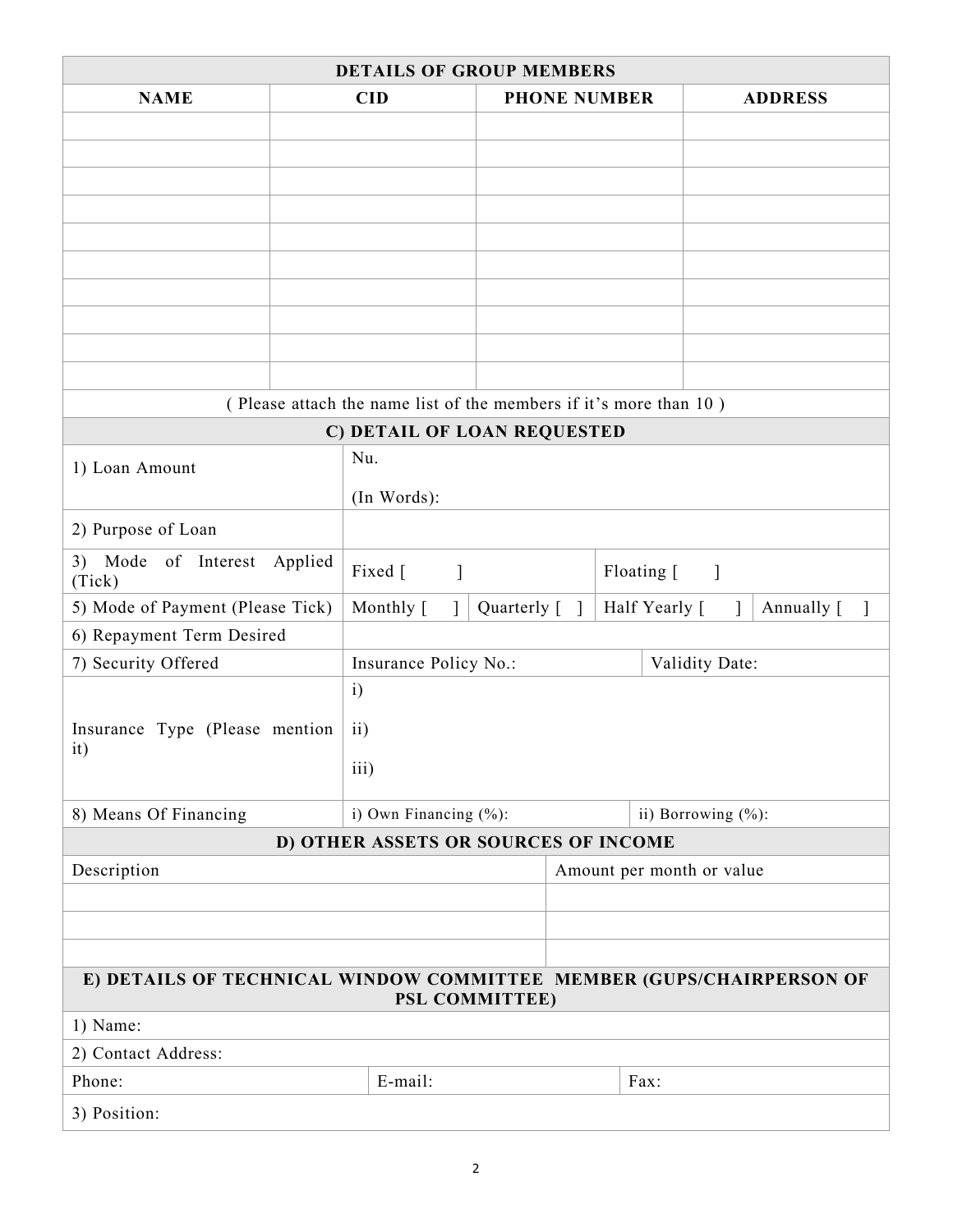### **F) ACCOUNT MAINTAINED WITH THE BANK OF THREE OFFICE BEARERS**

1) Savings Account:

#### 2) Current Account:

### 3) Other Loan Account Number:

# **G) LOAN DETAILS WITH OTHER FINANCIAL INSTITUTIONS OF THREE OFFICE BEARERS**

| Name of Institution                                                                                          | EMI | Purpose | <b>Sanction Amount</b>              | <b>Outstanding Amount</b> |
|--------------------------------------------------------------------------------------------------------------|-----|---------|-------------------------------------|---------------------------|
|                                                                                                              |     |         |                                     |                           |
|                                                                                                              |     |         |                                     |                           |
|                                                                                                              |     |         |                                     |                           |
|                                                                                                              |     |         |                                     |                           |
|                                                                                                              |     |         |                                     |                           |
|                                                                                                              |     |         | H) DOCUMENT CHECKLIST (PLEASE TICK) |                           |
| 1. Photocopy of CID of three members [                                                                       |     |         |                                     |                           |
| 2. Latest Passport size Photos (2 Nos.) of three members                                                     |     |         |                                     |                           |
| 3. Ownership Certificate if land where PSL Activity is taking place or land certificate [<br>(if applicable) |     |         |                                     |                           |
| 4. Security clearance of three members                                                                       |     |         |                                     |                           |
| 5. Business Proposal                                                                                         |     |         |                                     |                           |
| 6. Copy of insurance policy                                                                                  |     |         |                                     |                           |
| 7. Off-take agreement if applicable                                                                          |     |         |                                     |                           |
| 9. Power of Attorney                                                                                         |     |         |                                     |                           |
| $10.77 \cdot 1.1$ $10.77 \cdot 1.1$ $11.7 \cdot 1.1$                                                         |     |         |                                     |                           |

10. Technical clearance need from Technical window [ ]

## I) **CERTIFICATION**

The undersigned certifies that, to the best of his or her knowledge and belief, all information contained in this loan application and in the accompanying statements and documents is true, complete, and correct. Further, I/We hereby assure to make prompt and timely repayments as per the agreement. In the event of non-compliance, I/We hereby authorize FIs to take legal action as per FIs norms.

### **J) CONSENT CLAUSE**

The Parties hereunto in their respective capacities as hereinabove mentioned do hereby declare that all the information furnished herewith is correct to the best of my/our knowledge and ability and do hereby consent to disclose and share all or such information required by FIs. To do such acts, deeds or things that are deemed necessary to facilitate Credit Information Bureau to ascertain accuracy/correctness of information. The parties hereunto mentioned do hereby give consent to use my/our demographic and credit information by the Credit Information Bureau and other authorised agencies.

### K) CENTRAL REGISTRY

The undersigned agrees to have his/her/company's movable securities/collaterals, registered with the Central Registry, RMA, to have secured creditors rights on the properties as per the MIPA 1999 and Bankruptcy Act 1999 of Bhutan.

\* Please note: You are required to bring the original copy of all the documents for verification by the *concerned officials.*